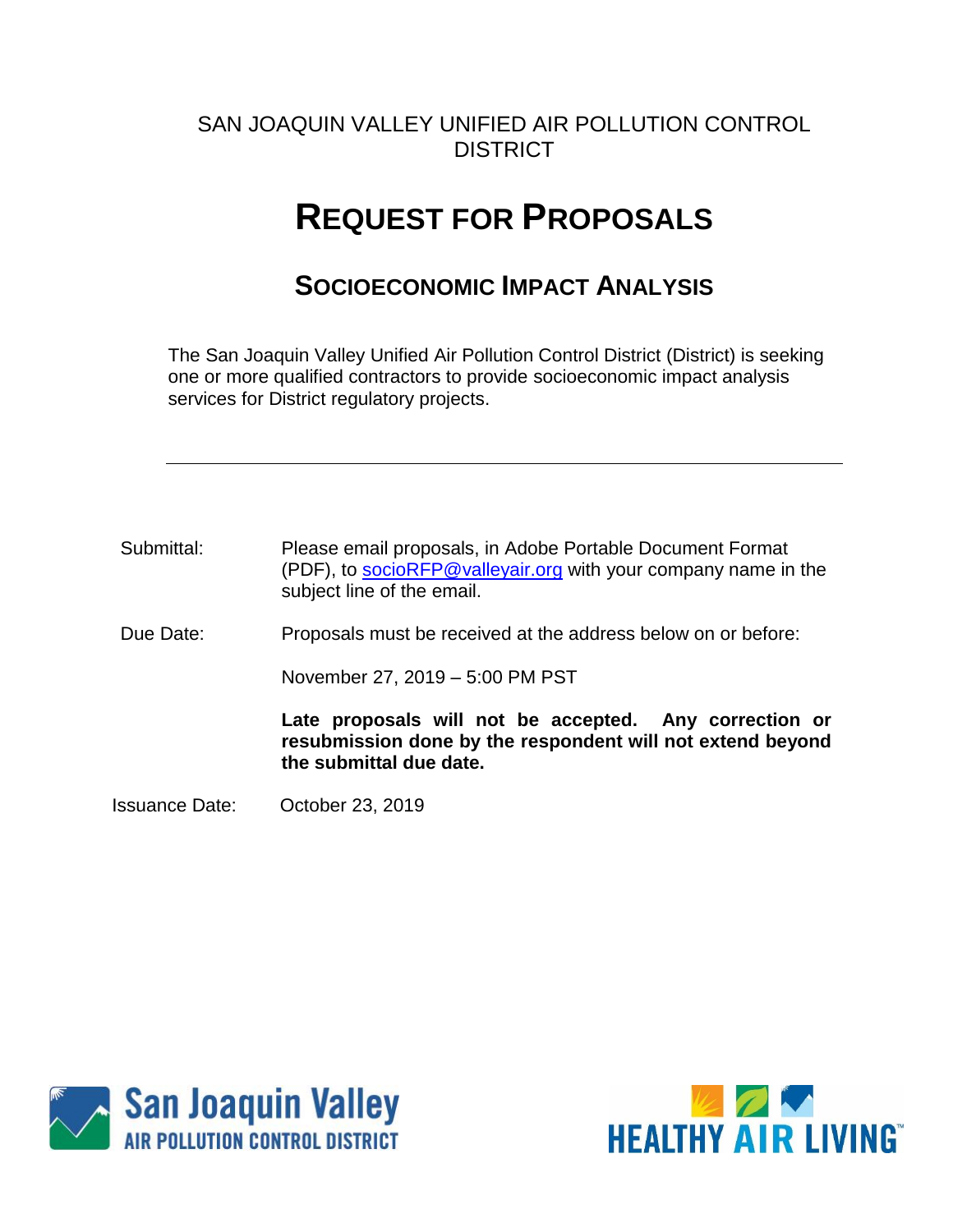This page intentionally blank.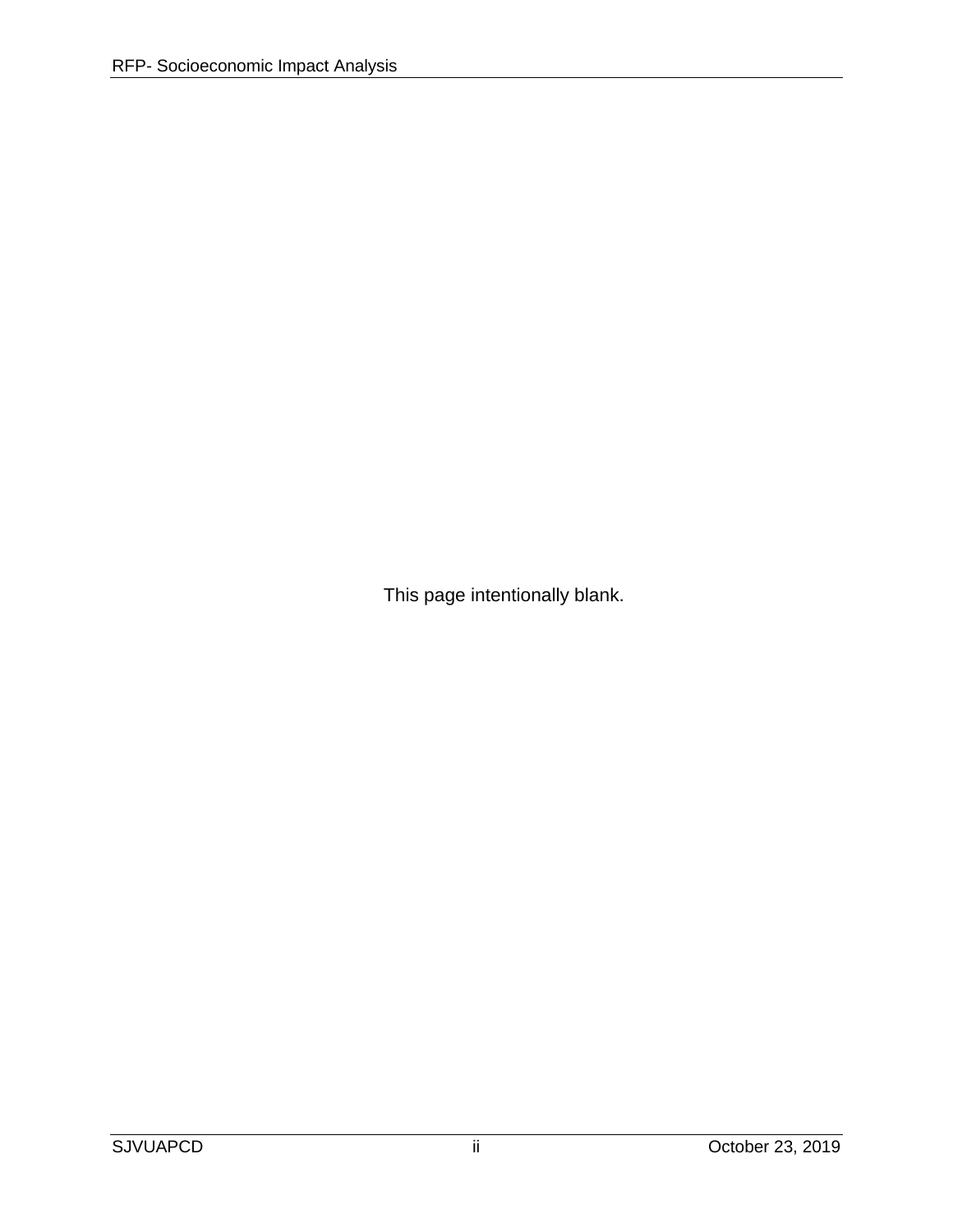# **CONTENTS**

| 1.0  | Background                                                  |    |
|------|-------------------------------------------------------------|----|
| 2.0  | Summary                                                     | 2  |
| 3.0  | Scope of work                                               | 4  |
| 3.1  | Socioeconomic Impact Analysis                               | 4  |
| 3.2  | <b>Deliverables</b>                                         | 6  |
| 3.3  | <b>Schedule of Deliverables</b>                             |    |
| 4.0  | <b>Required Qualifications</b>                              |    |
| 5.0  | <b>Response Submittal Requirements</b>                      | 8  |
| 5.1  | <b>Contents of Proposal</b>                                 | 8  |
| 5.2  | <b>Proposal Submission</b>                                  | 10 |
|      | 6.0 Estimation of costs                                     | 11 |
| 7.0  | <b>Proposal Evaluation and Selection Process</b>            | 12 |
| 7.1  | Addenda and Supplements to the RFP                          | 12 |
| 7.2  | <b>Proposal Evaluation and Contractor Selection Process</b> | 12 |
| 8.0  | Insurance                                                   | 13 |
| 9.0  | Confidential Information                                    | 14 |
| 10.0 | <b>Inquiries</b>                                            | 14 |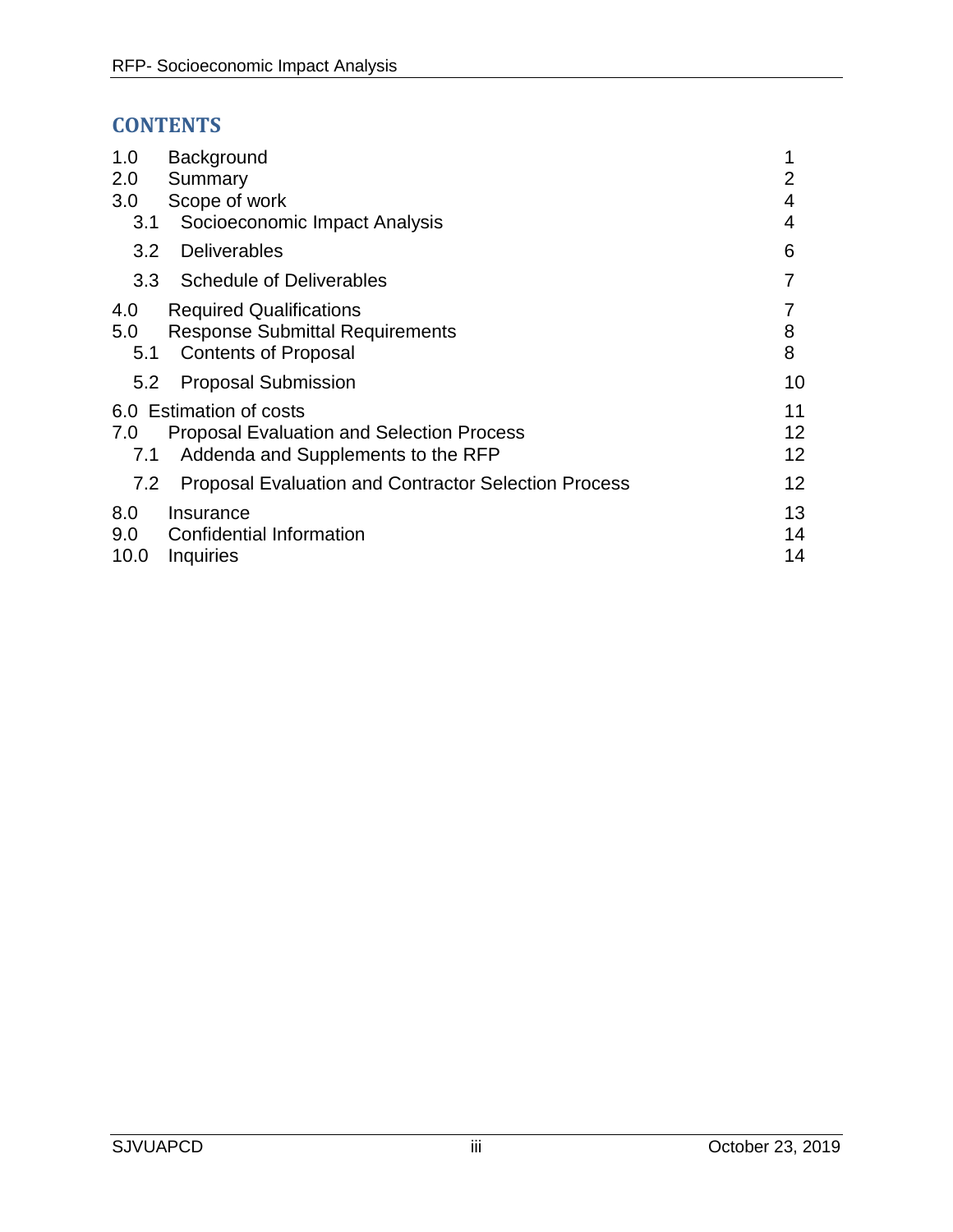This page intentionally blank.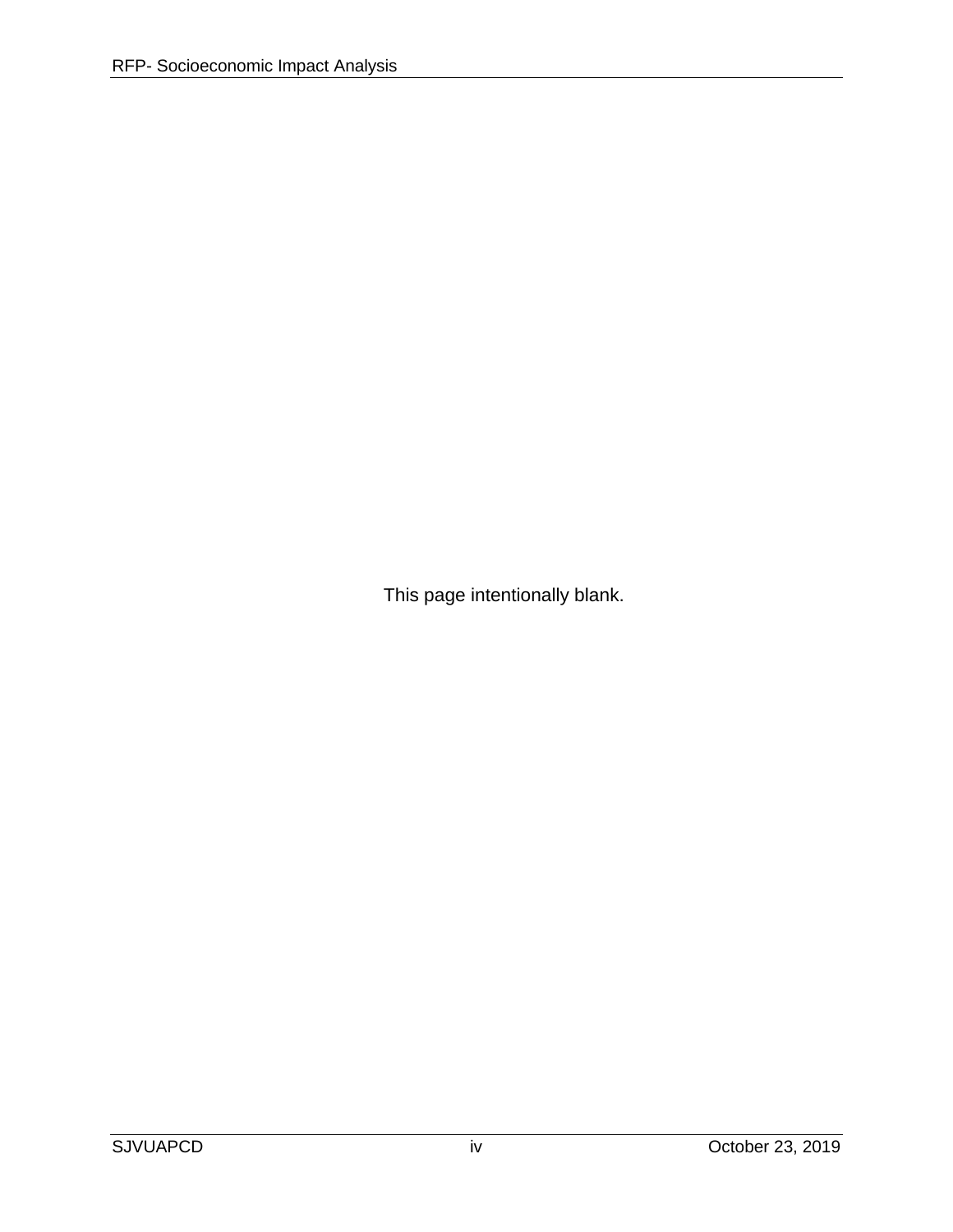## <span id="page-4-0"></span>**1.0 BACKGROUND**

The San Joaquin Valley Air Pollution Control District (District) is a public health agency that regulates stationary and area sources of air pollution within the eight counties of the San Joaquin Valley air basin (Valley). The Valley's geography and meteorology exacerbate the formation and retention of high levels of pollution. These and other natural factors add to the degree of difficulty the Valley faces in meeting increasingly stringent ambient air quality standards. The enormity of the challenge the Valley faces is unmatched by any other region in the nation.

Despite the progress made to improve the Valley's air quality through the implementation of numerous air quality attainment plans and clean air investments by Valley businesses and residents, the Valley faces significant challenges attaining federal health-based air quality standards. The District's *2018 Plan for the 1997, 2006, and 2012 PM2.5 Standards* (*2018 PM2.5 Plan*) was adopted on November 15, 2018 and requires significant emission reductions from a suite of incentive and regulatory measures for a variety of sources to attain the federal PM2.5 standards as expeditiously as practicable.

With emissions from stationary sources having been reduced by over 90 percent, the District is fast approaching the point of diminishing returns with new regulations. While the District always endeavors to find the most cost-effective measures that meet or exceed applicable state and federal mandates, new regulations continue to come at increasing cost to Valley businesses and residents. Most sources in the Valley have already been subject to several generations of rules and regulations and have made great investments in reducing air pollution.

One of the District's core values is "*Active and effective air pollution control efforts while seeking to improve the Valley's economic prosperity and grow opportunities for all Valley residents*." It will be imperative that economic analyses used in evaluating rule proposals provide complete and accurate assessments of potential costs and economic impacts that are specific to the Valley. Furthermore, before any new or amended District rule that significantly affects air quality or emissions limitations is adopted, California Health and Safety Code (CH&SC) §40728.5 requires that a socioeconomic assessment of the proposed new or amended rule be performed, and that the District makes a good faith effort to identify and minimize any adverse socioeconomic impacts.

The purpose of this Request for Proposal (RFP) is to solicit services from one or more qualified contractors to conduct socioeconomic impact analyses of the potential rule amendments affecting the source categories in Table 1.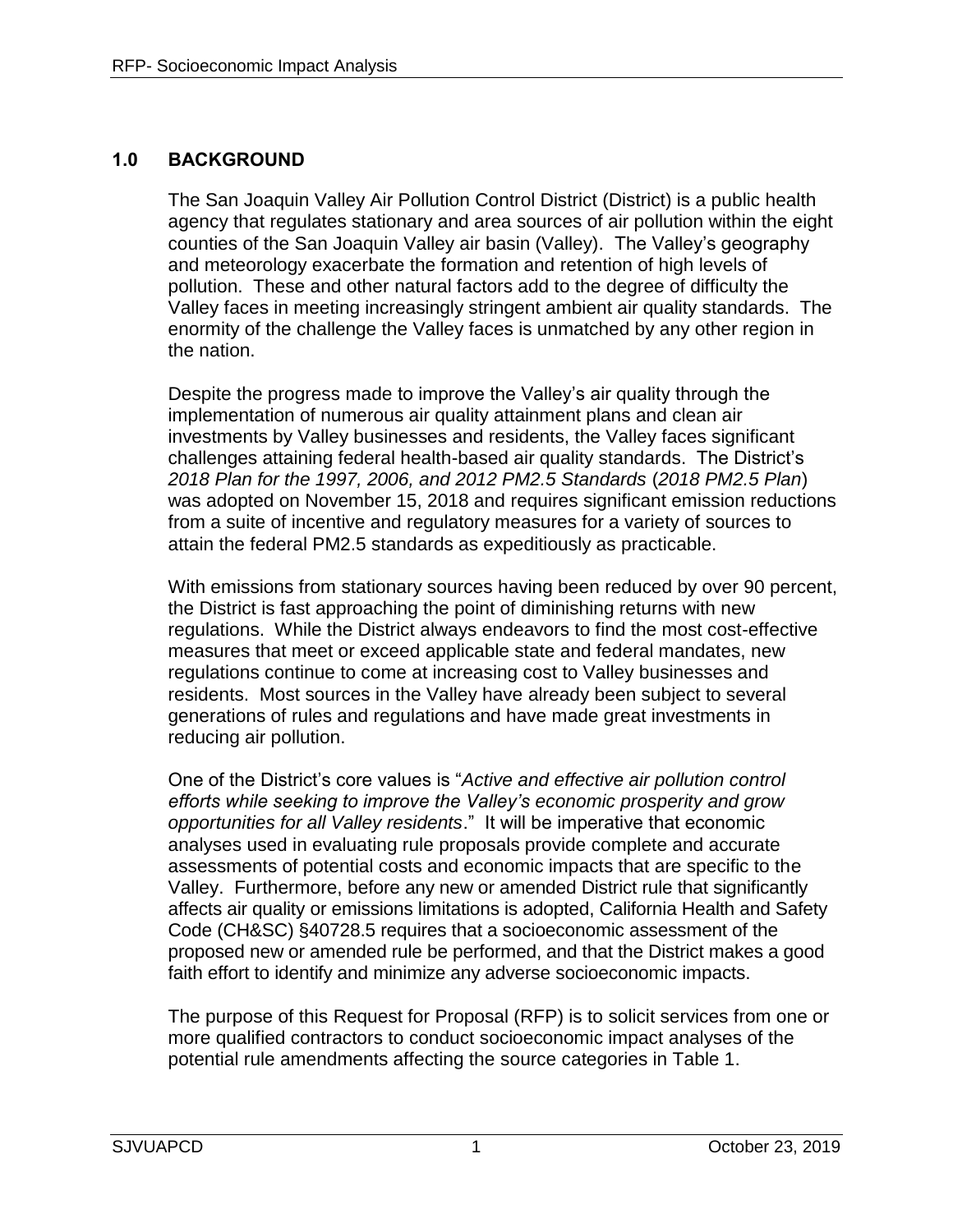#### <span id="page-5-0"></span>**2.0 SUMMARY**

In this RFP, the words "Contractor" and "Respondent" are used interchangeably, as are the words "Assessment" and "Analysis."

The District is seeking services to prepare socioeconomic impact assessments of projects listed below in Table 1. The respondent must have expertise specific to the applicable source category in the Valley. The respondent may propose to provide socioeconomic analyses for more than one source category. The District reserves the right to change or substitute source categories.

The District has appropriated \$200,000 in the 2019-20 Budget to support the socioeconomic consulting services under this RFP.

#### *Table 1 - Source Categories*

| <b>Emissions Source Categories</b>                             | <b>Completion</b><br><b>Required</b> |
|----------------------------------------------------------------|--------------------------------------|
| <b>Flares</b>                                                  | 2020                                 |
| Gas-Fired Boilers, Steam Generators, and Process Heaters       | 2020                                 |
| <b>Internal Combustion Engines</b>                             | 2020                                 |
| <b>Commercial Under-fired Charbroiling</b>                     | 2020                                 |
| <b>Agricultural Burning</b>                                    | 2020                                 |
| <b>Glass Melting Furnaces</b>                                  | 2021                                 |
| Solid Fuel-fired Boilers, Steam Generators and Process Heaters | 2021                                 |

#### **Flares**

Flaring is a high temperature oxidation process used to burn combustible components, primarily hydrocarbons, of waste gases from industrial operations, primarily for the purpose of controlling emissions and as a safety device. Flares in the Valley are employed by a diverse group of industries for a wide variety of applications, including oil and gas production, waste water treatment, landfills, and refineries.

#### **Gas-Fired Boilers, Steam Generators, and Process Heaters**

Facilities with units subject to the District's prohibitory rules in this category represent a wide range of industries, including but not limited to electrical utilities, cogeneration, oil and gas production, petroleum refining, manufacturing and industrial processes, food and agricultural processing, and service and commercial facilities.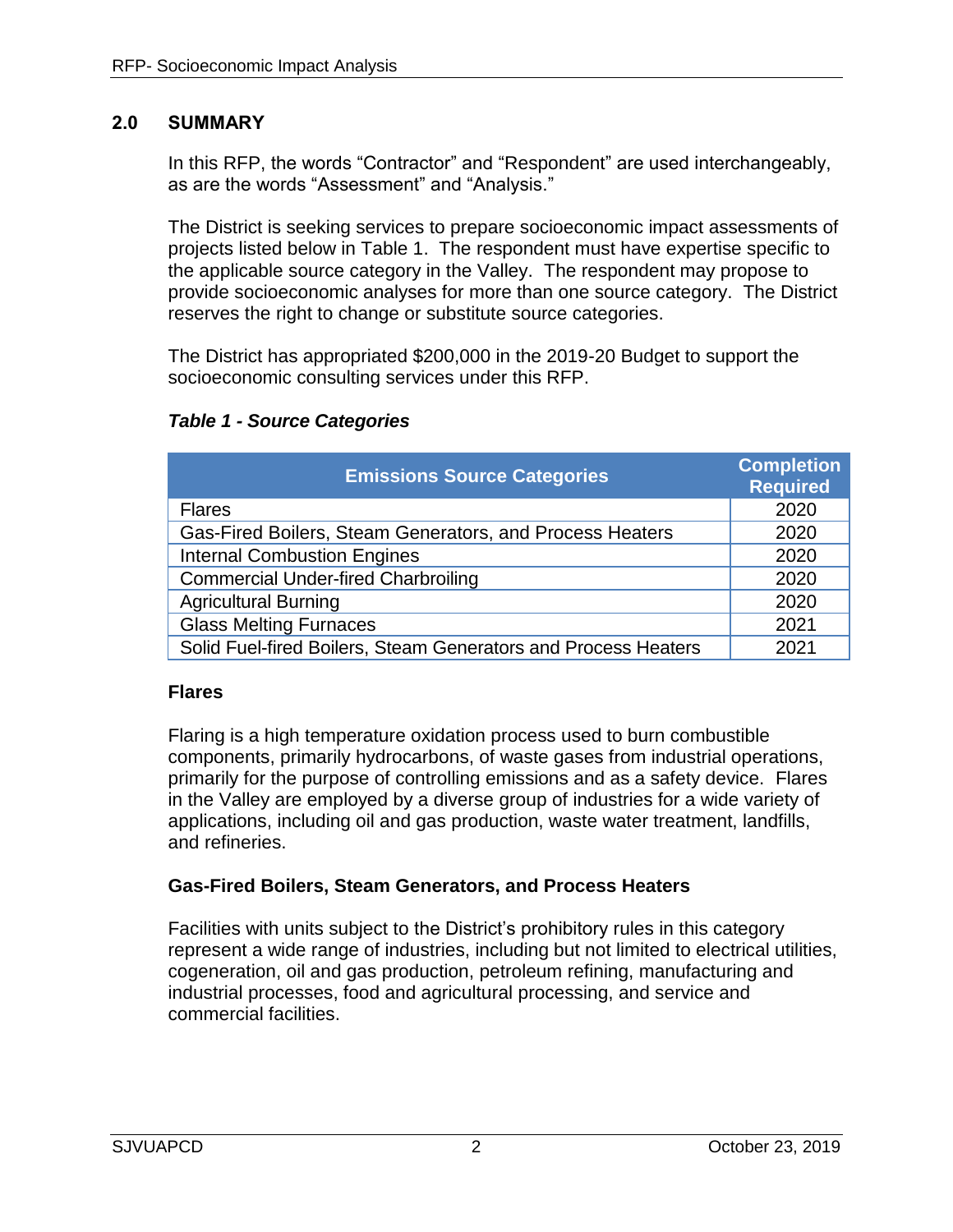## **Internal Combustion Engines**

Internal combustion engines are used by a variety of private businesses and public agencies throughout the Valley for a number of purposes. Primary uses of IC engines in the Valley include powering irrigation pumps, compressors, electrical generators, and emergency standby engines. Examples of businesses and industries that use IC engines include schools and universities, agriculture, oil and gas production and pipelines, petroleum refining, manufacturing facilities, food processing, electrical power generation, landfill and waste water treatment facilities, and water districts.

### **Commercial Underfired Charbroiling**

The charbroiling source category consists of two types of commercial charbroilers: chain-driven and underfired. A chain-driven charbroiler is a semienclosed broiler that moves food mechanically through the device on a grated grill to cook the food for a specific amount of time. An underfired charbroiler has a metal "grid," a heavy-duty grill similar to that of a home barbecue, with gas burners, electric heating elements, or solid fuel (wood or charcoal) located under the grill to provide heat to cook the food. The smoke and vapors generated by cooking on either type of charbroiler contain water, volatile organic compounds (VOCs), and particulate matter (PM). Larger particles and grease are typically captured by the grease filter of the ventilation hood over the charbroiler. The remaining VOCs and particulate pollution are exhausted outside the restaurant, unless a secondary control is installed. This source category includes commercial cooking operations in the Valley which utilize underfired charbroilers to cook meat.

# **Agricultural Burning**

Evaluating and reducing the potential air quality impacts from open burning of agricultural materials in the Valley have long been addressed through collaborative efforts with Valley growers. Under Rule 4103, the District prepares an Agricultural Burning Review report every five years that includes a comprehensive analysis of the feasibility of alternatives to open burning for different crop categories, including costs and availability of emerging technologies. The next report will be conducted in 2020.

#### **Glass Melting Furnaces**

Industrial glass making is a continuous process with raw materials supplied to the furnace at the front end, and product taken off the line at the back end of the process. The raw materials for making glass are silica sand and soda ash. Melting these basic materials and forming them into the desired product geometry creates the final glass product.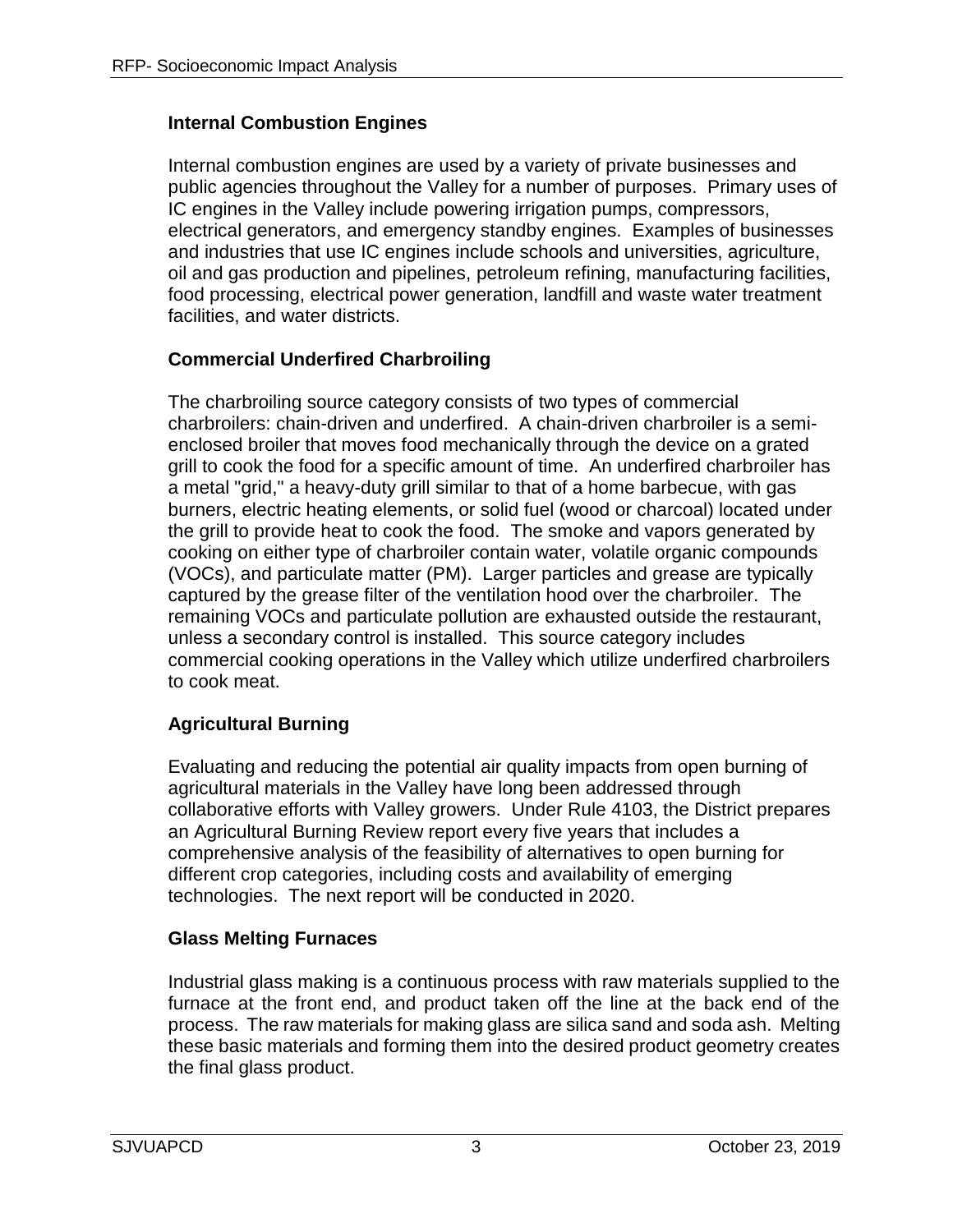#### **Solid Fuel-fired Boilers, Steam Generators and Process Heaters**

Boilers, steam generators, and process heaters are used in a broad range of industrial, commercial, and institutional settings. Permitted sources include biomass and municipal solid waste facilities. The units fire on a variety of solid fuels: coal, petroleum coke, biomass, tire-derived fuel, and municipal solid waste.

#### <span id="page-7-1"></span><span id="page-7-0"></span>**3.0 SCOPE OF WORK**

#### **3.1 Socioeconomic Impact Analysis**

Pursuant to CH&SC §40728.5, "socioeconomic impact" specifically requires the following assessments:

- 1. The type of industries or businesses, including small businesses, affected by the rule or regulation.
- 2. The impact of the rule or regulation on employment and the economy of the region affected by the adoption of the rule or regulations.
- 3. The range of probable costs, including costs to industry or businesses, including small businesses, of the rule or regulation.
- 4. The availability and cost-effectiveness of alternatives to the rule or regulation being proposed or amended.
- 5. The emission reduction potential of the rule or regulation.
- 6. The necessity of adopting, amending, or repealing the rule or regulation to attain state and federal NAAQS.

Selected contractor(s) will be required to perform the following:

#### **Characterize the Valley's current economic climate and challenges.**

Using data and information available through the California Department of Finance, discuss the Valley's current economic climate and challenges including regional unemployment, energy prices, state and local government budgets, issues affecting subject industries, etc. as related to the source category.

#### **Describe basic economic characteristics of the industries with affected sources.**

This description shall include but not be limited to the following information:

- **Number of businesses by type using NAICS or SIC codes, as** appropriate, and size (employment),
- **Revenue and profitability characteristics by industry and size,**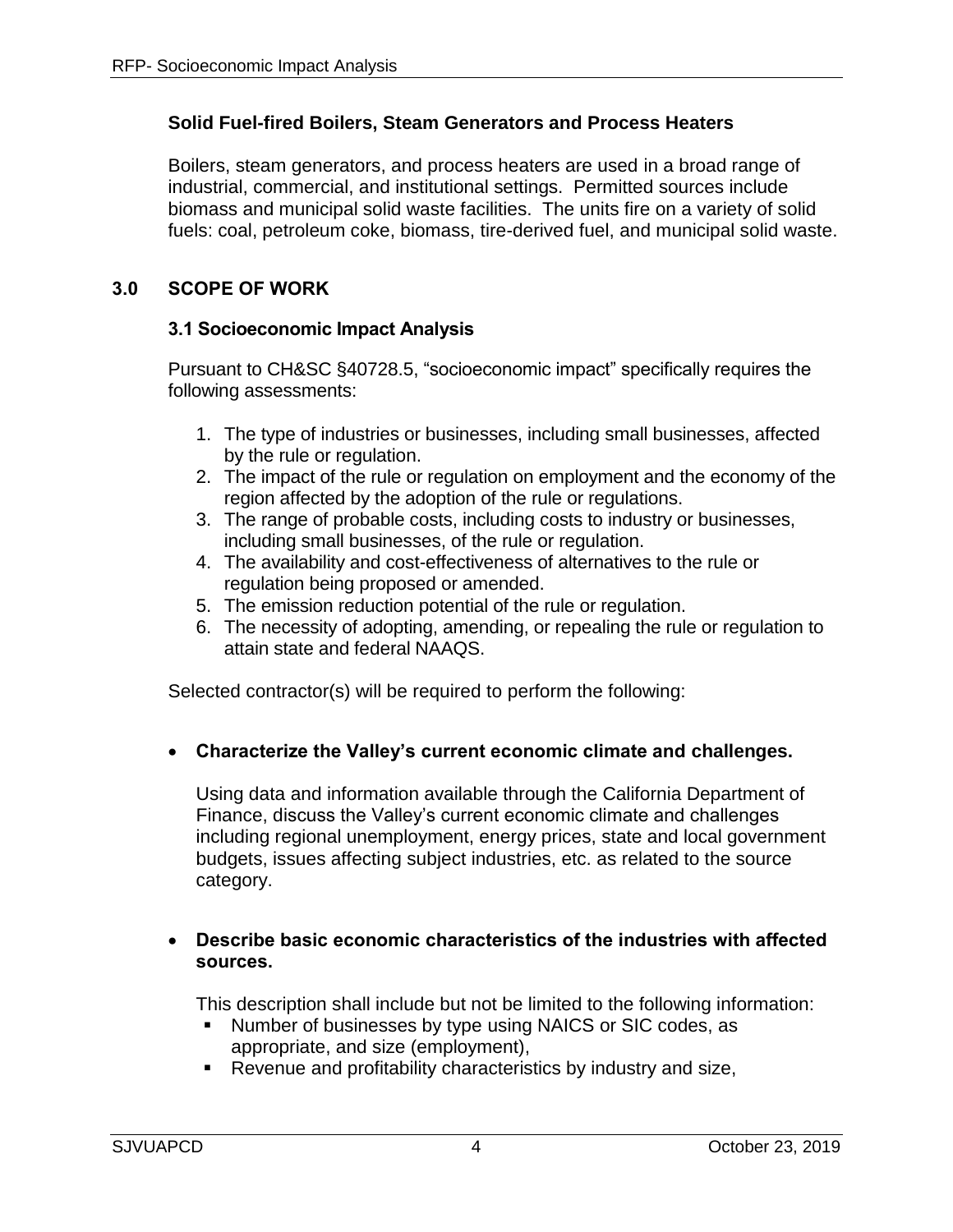- **Output or sales (use budget for government and non-profits** organizations),
- Nature of markets/service areas (to where and who),
- Qualitative characteristics including economic and financial standing, strategic and/or historic importance to the Valley, and
- **Labor force characteristics including the number of employees, by** industry.

#### **Identify appropriate industry subgroups where costs, profits, or production methods vary significantly within an industry.**

The analysis should identify the appropriate industry subgroups within an industry.

**Determine business responses to compliance costs**.

Estimate how the costs of complying with a proposed rule would affect output, employment, and income generated by the businesses, agencies and organizations. The cost should also include any new employee training/education required to comply with the rule. The assessment should consider both short-term and long-term effects.

**Present direct and indirect economic impacts**.

Direct impacts should describe the costs or benefits to the entities which are the specific targets of the proposed action. Indirect impacts should describe the costs or benefits to entities resulting from changes in consumption or production patterns of directly affected entities.

#### **Evaluate potential impacts on small businesses and municipalities.**

Describe how small businesses and municipalities might absorb compliance costs differently than large businesses.

#### **Assess socioeconomic impacts on the affected businesses, industry, and regional economy.**

The analysis of total regional impacts extends to include all economic activity in the Valley. This should include any changes in employment across industries. The assessment should identify if regional economic impacts would be considered significant.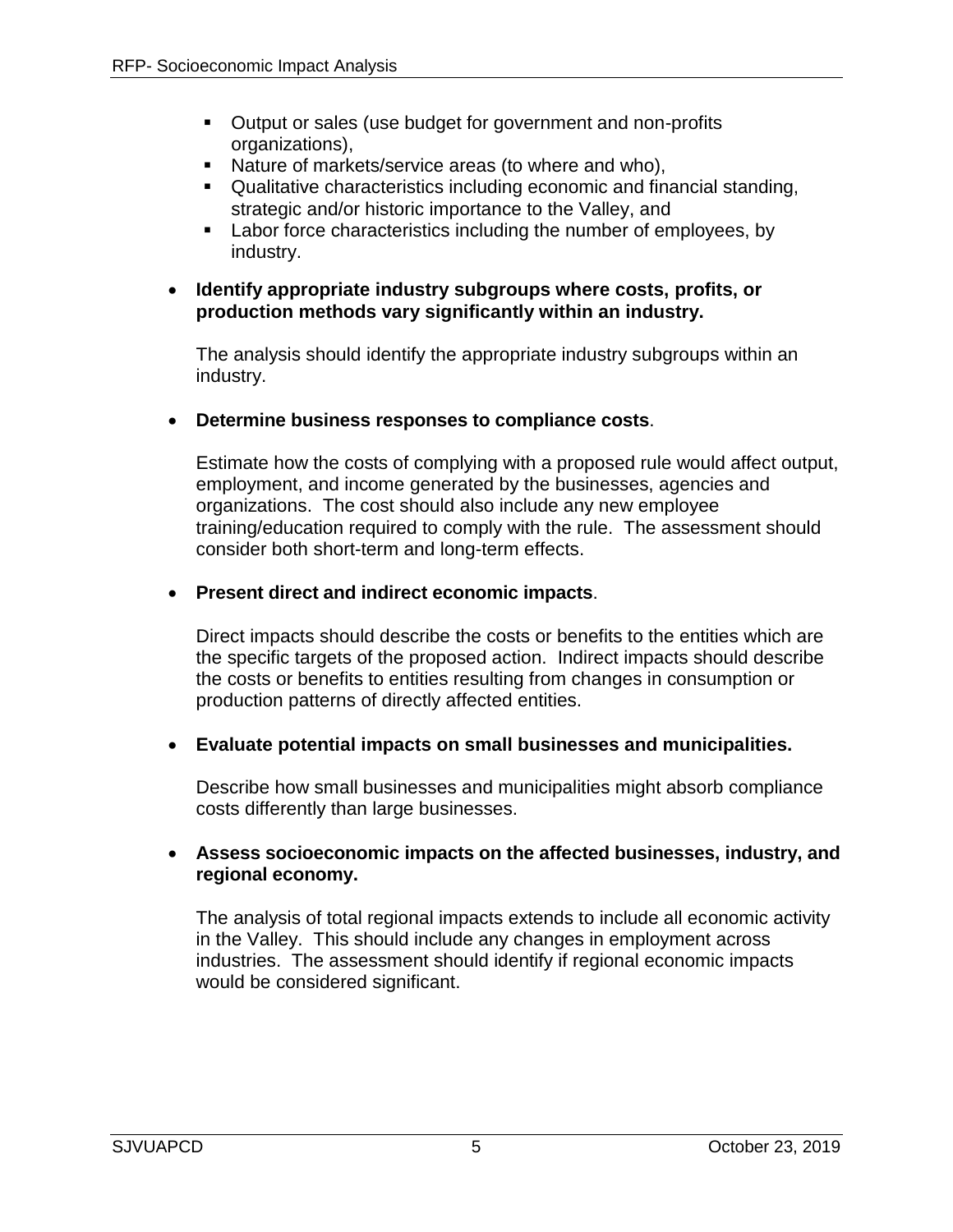#### **Assess potential economic impacts on "at-risk" communities.**

The analysis should include impacts on "at-risk" communities, where the community's major employer may respond to compliance costs by laying off workers. This should also include the personal and social impacts of Valley residents.

## <span id="page-9-0"></span>**3.2 Deliverables**

The District conducts a robust public process for all rule development projects that typically involves several workshops and meetings. The contractor will be expected to participate in these meetings, as necessary, to provide and receive input. Through a performance-based contract, the following work is required for each project:

 **Focus Group, Survey and/or Data Collection:** Attend meetings and develop an economic survey and/or collect data necessary for the completion of each rule project. Provide the District with a progress memo to demonstrate the completion of this milestone.

Cost for this milestone shall not exceed 25% of the total socioeconomic impact analysis cost for a particular rule development project.

- **Reports:** Multiple revisions of the socioeconomic report will be required as described below. In addition, further revisions may be needed as information is updated throughout the development process. The following reports are required and must include an electronic version in Microsoft Word format, with no smaller than 12-point font:
	- **Administrative Draft Report:** Provide an administrative draft of the socioeconomic analysis report.

Cost for this milestone shall not exceed 20% of the total socioeconomic impact analysis cost for a particular rule development project.

 **Public Draft Report:** Provide a draft socioeconomic analysis report and present the report at public workshops, as needed. This draft of the socioeconomic analysis report shall address District staff comments made on the administrative draft.

Cost for this milestone shall not exceed 20% of the total socioeconomic impact analysis cost for a particular rule development project.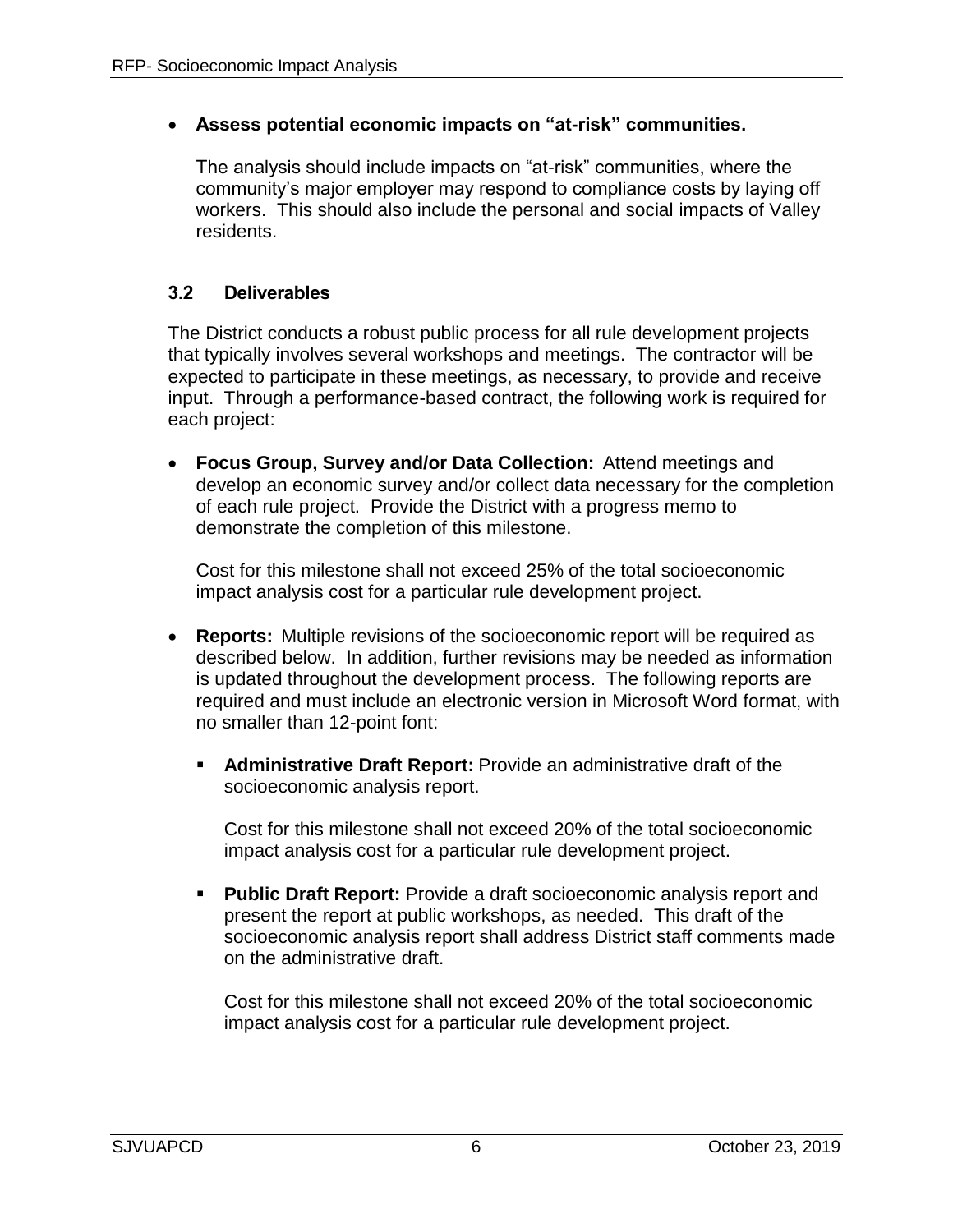**Final Report:** Provide a final socioeconomic analysis report, addressing District and public comments as necessary. The District may request interim deliverables to a Final Report from the contractor should there be a need to revise the socioeconomic impact analysis, as determined by the District. The Final Report presented to the Governing Board must accurately reflect the provisions of the rule as proposed to the Governing Board.

Cost for this milestone shall not exceed 25% of the total socioeconomic impact analysis cost for a particular rule development project.

 **Governing Board Presentation:** Present the final socioeconomic analysis report at the Governing Board hearing for the proposed rule, as needed.

Cost for this milestone shall not exceed 10% of the total socioeconomic impact analysis cost for a particular rule development project.

# <span id="page-10-0"></span>**3.3 Schedule of Deliverables**

All milestones will be deemed complete and payable once the District receives an acceptable deliverable for each project, as determined by the District.

# *Table 2 - Schedule of Deliverables*

| <b>Deliverable</b>                                            | <b>Due Date</b>                                                       |
|---------------------------------------------------------------|-----------------------------------------------------------------------|
| Progress Memo                                                 | Two weeks after focus group meeting.                                  |
| <b>Administrative Draft Report</b>                            | Four weeks after submittal of Progress<br>Memo to the District.       |
| <b>Public Draft Report</b>                                    | One week after receiving comments from<br>the District.               |
| <b>Final Report</b><br>(Includes re-analysis as<br>necessary) | One week after receiving comments from<br>the District and/or public. |
| <b>Governing Board Presentation</b>                           | Date of Governing Board public hearing for<br>project                 |

The District may amend the above schedule, as necessary. Schedule changes would be communicated to the contractor as those changes are made.

# <span id="page-10-1"></span>**4.0 REQUIRED QUALIFICATIONS**

The contractors selected to perform the services outlined in this RFP must have demonstrated experience and extensive expertise in the following areas, specific to each source category project that contractor is proposing to provide socioeconomic analysis for: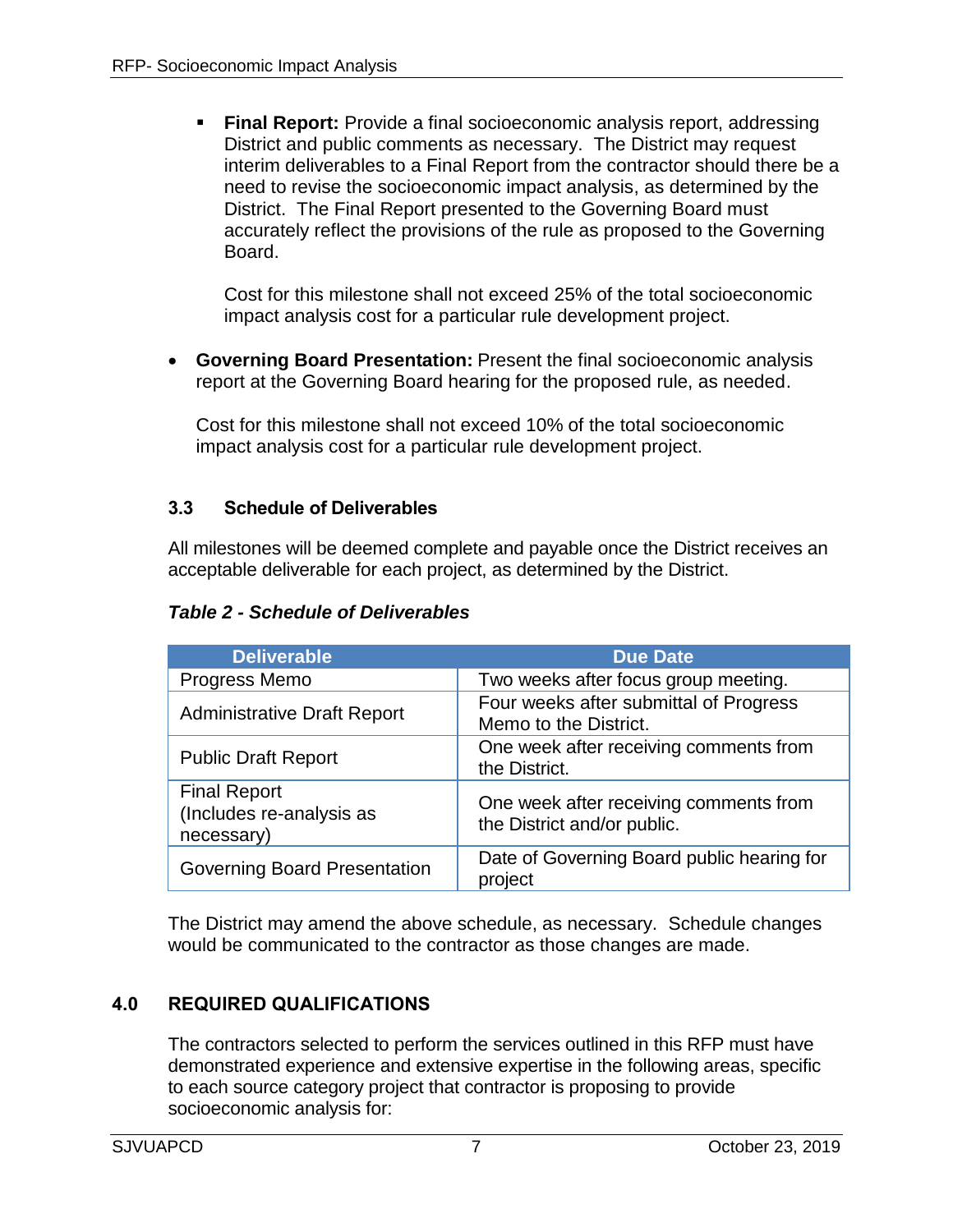- 1. Developing and performing surveys targeted towards industry-specific groups and businesses on technically complex issues or rules.
- 2. Conducting industry-specific macroeconomic studies.
- 3. Understanding environmental regulation and its potential economic and/or socioeconomic impacts.
- 4. Knowledge of and accessibility to economic and demographic databases and survey methods.
- 5. Data compilation, access and manipulation, and model testing.
- 6. Methods of socioeconomic impact analysis, including regional econometric modeling, input/output modeling, etc.
- 7. Public speaking and presenting sensitive matter to non-technical audiences.
- 8. Staffing adequately experienced to handle and support the contract.

#### <span id="page-11-1"></span><span id="page-11-0"></span>**5.0 RESPONSE SUBMITTAL REQUIREMENTS**

#### **5.1 Contents of Proposal**

Submitted proposals must follow the format outlined below and all requested information must be included in the submittal package. The submitted proposals shall not exceed 25 pages total, and shall use Arial font no smaller than 12 point. Failure to submit proposals in the required format, or omission of requested information, will result in elimination from proposal evaluation.

- 1. **Cover Letter** Must include the name, address, telephone number of the company, the total cost of the contract, source category project to be analyzed (one or more), the name of the contact person for the proposal, and be signed by the person or persons authorized to represent the firm.
- 2. **Table of Contents** Clearly identify material contained in the proposal by section and page number.
- 3. **Summary (Section I)** State overall approach to the outlined project including the objective(s) and scope of work to be performed.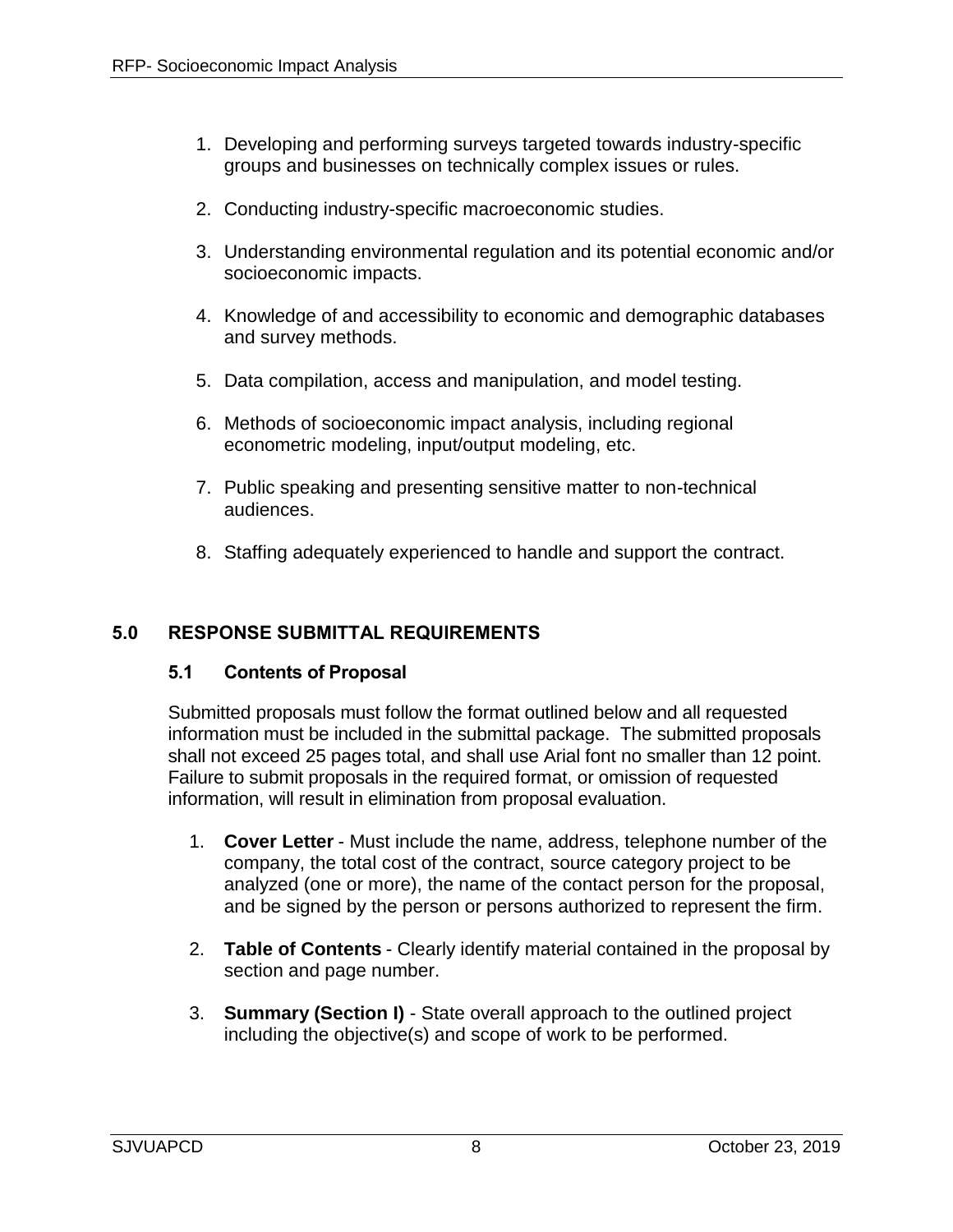- 4. **Work Program (Section II)**  Describe work activities or tasks to be performed including the sequence of activities and a description of methodology or techniques to be used.
- 5. **Program Schedule (Section III)** Provide projected milestones or benchmarks for deliverables - major products/reports within the total time allowed.
- 6. **Project Organization (Section IV)** Describe the proposed management structure, program monitoring procedures, organization of the contracting group, staff levels allocated to this contract, and facilities available.
- 7. **Assigned Personnel (Section V)** Identify the principals having primary responsibility for implementing the proposal. Discuss their professional and academic backgrounds. Provide a summary of similar work they have previously performed and the level of expertise in the specific industries affected by the scheduled rule projects. List the amount of time, on a continuous basis, that each principal will spend on this project. Describe the responsibilities and capacity of the technical personnel involved. Substitution of project manager and/or lead personnel will not be permitted without prior written approval of the District.
- 8. **District Resources (Section VI)** Describe any District services and staff resources needed to supplement contractor activities to achieve identified objective(s).
- 9. **Subcontractors (Section VII)**  If subcontractors are to be used, identify each of them in the proposal. Describe the work to be performed by them and the number of hours or the percentage of time they will devote to the project. Provide a list of their assigned staff, qualifications, level of expertise in the specific industries affected by the scheduled rule projects, and relationship to project management, schedule, costs, and hourly rates.
- 10. **Contractor Capability and References (Section VIII)** Provide a summary of the firm's relevant background experience and level of expertise with respect to the specific source categories contractor is proposing to provide analyses for. Discuss the applicability of each experience to this RFP. Include examples of socioeconomic evaluations or related projects completed for other parties that are of a similar nature to the work requested herein.
- 11. **Alternative Proposals (Section IX)** Provide statements of alternative proposals, if any, labeled "Alternative Proposal Number One," "Alternative Proposal Number Two," etc. Alternative Proposals will be considered for portions of the project and may include more than one source category.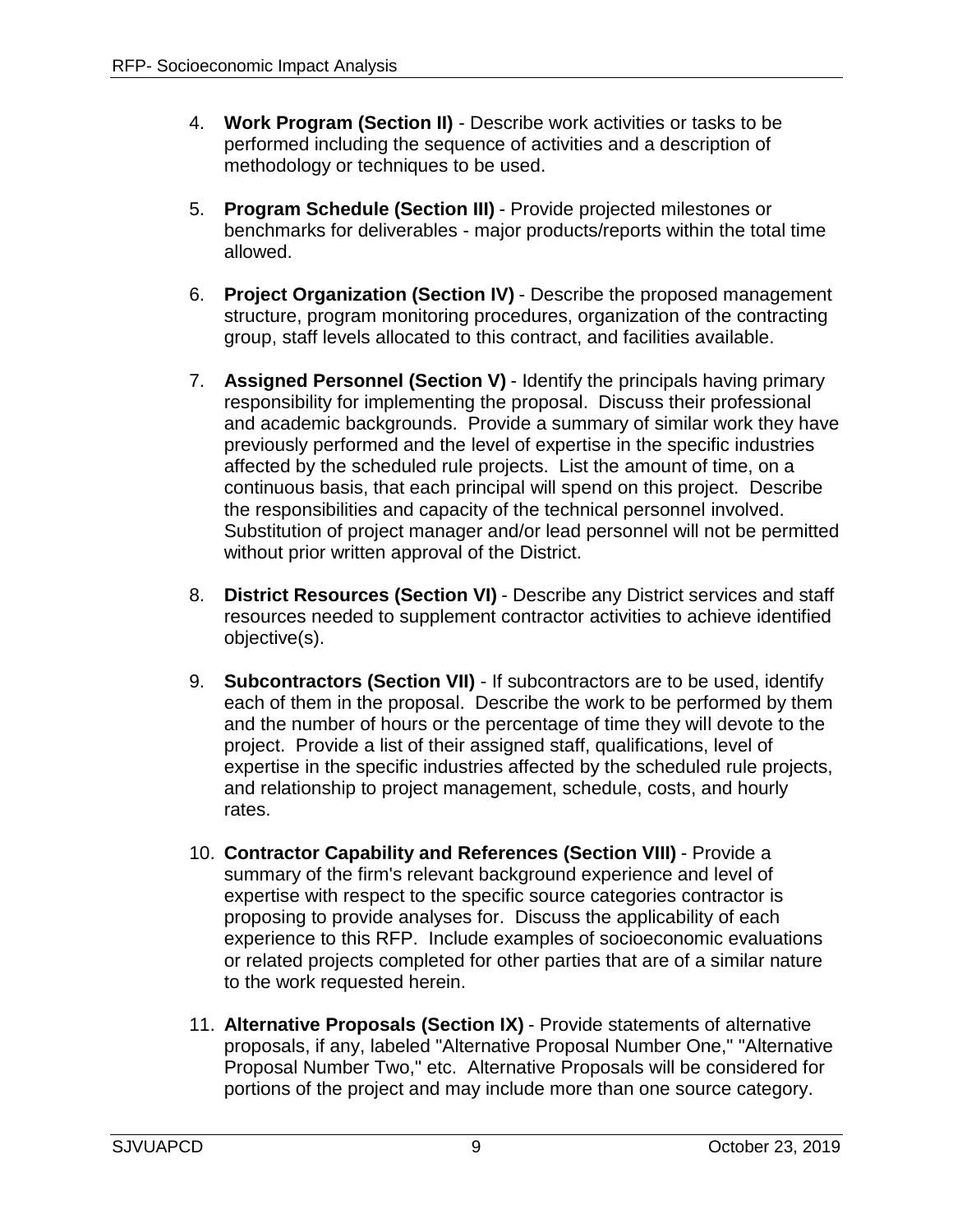The format of each alternative proposal submitted may be abbreviated to address the following:

- Work Program
- Methodology
- Assigned Personnel
- Estimated Costs
- 12. **Costs of Proposal (Section X)** Identify all costs associated with the execution of this RFP.
- 13. **Conflict of Interest (Section XI)** Identify actual or potential conflicts of interest resulting from any contractual work performed, or to be performed, for other clients, as well as any such work done, or to be done, by its proposed subcontractors. Specifically, contractors must disclose any recent or current contracts with the District; business entities regulated or proposed to be regulated by the District, and/or any environmental or business interest group. In addition, contractors must disclose any contracts with the District, public entities, or private entities that are scheduled to be performed in the future, or which are currently under negotiation. The District will consider the nature and extent of such work in evaluating the proposal (see Section 7).
- 14. **Additional Data (Section XII)** Attach a copy of any analogous socioeconomic analysis prepared for a regionally significant project. Provide other essential data that may assist in the evaluation of this project.

#### <span id="page-13-0"></span>**5.2 Proposal Submission**

All proposals must be submitted according to the specifications set forth in Section 5.1 - Contents of Proposal and this section. Failure to adhere to these specifications may be cause for rejection of proposal.

- 1. **Signature** An authorized representative of the firm must sign all proposals.
- 2. **Due Date** Proposals must be emailed, in Adobe Portable Document Format (PDF), to socioRFP@valleyair.org with company name in the subject line of the email.

Proposals must be received on or before:

November 27, 2019 – 5:00 PM PST

Late proposals will not be accepted. Any correction or resubmission done by the proponent will not extend beyond the submittal due date.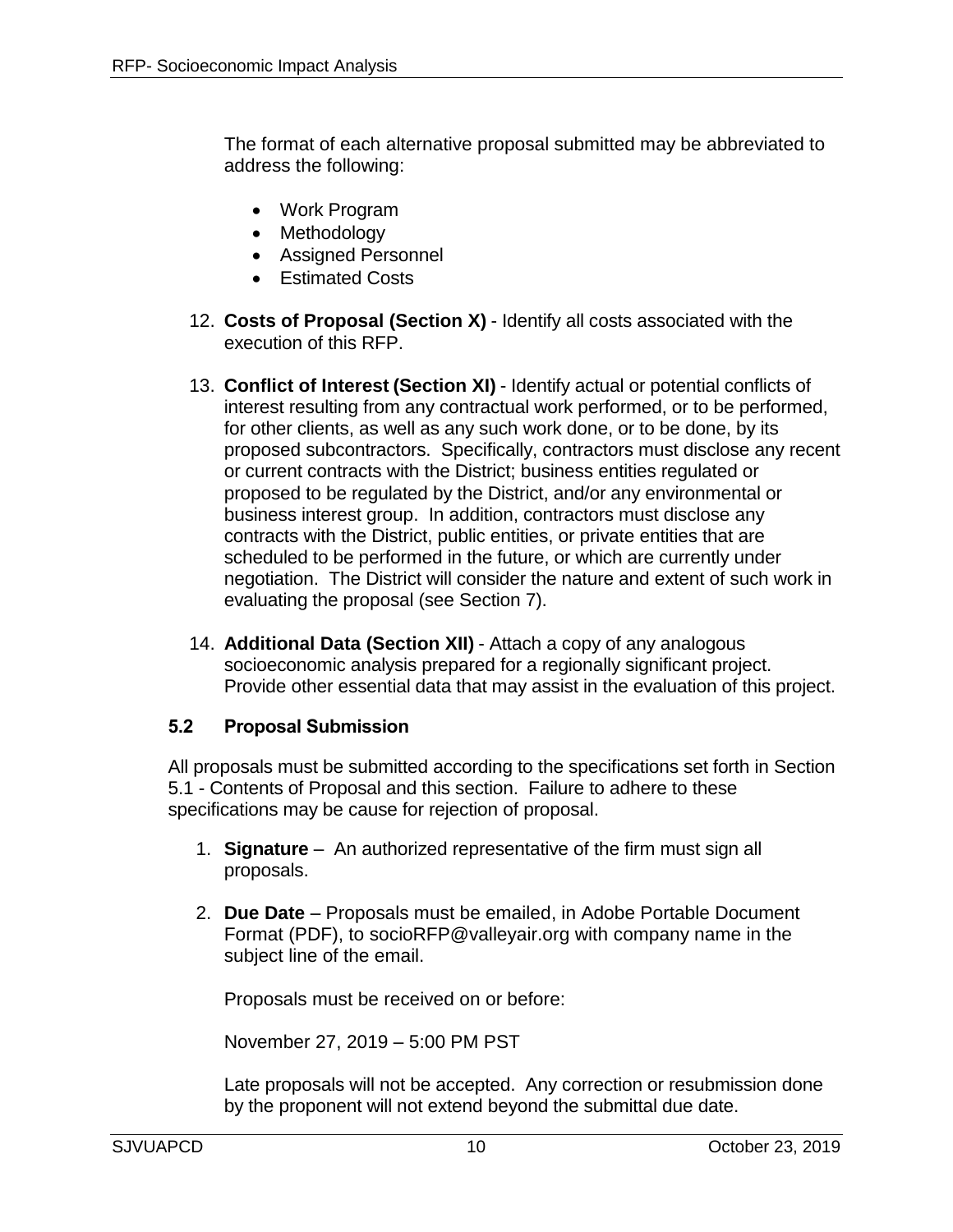- 3. **Addenda** The District may modify the proposal and/or issue supplementary information or guidelines relating to the RFP during the proposal preparation period of October 23, 2019 to November 27, 2019.
- 4. **Grounds For Rejection** A proposal may be immediately rejected for any of the following reasons:
	- Proposal is received at any time after the exact due date and time set for receipt of proposals, or
	- Proposal is not prepared in the format prescribed, or
	- Proposal is signed by an individual not authorized to represent the firm.
- 5. **Disposition of Proposals** The District reserves the right to reject any or all proposals. All responses become the property of the District. One copy of the proposal shall be retained for District files.
- 6. **Modification or Withdrawal** Once submitted, proposals, including the composition of the contracting team, cannot be altered without prior written consent of the District. All proposals shall constitute firm offers and may not be withdrawn for a period of ninety (90) days following the last day to accept proposals.

# <span id="page-14-0"></span>**6.0 ESTIMATION OF COSTS**

Estimation of costs must be based on how much it will cost to analyze each project milestone, as specified in Section 3.2, using established procedures to report the socioeconomic impacts of the project.

Costs must be itemized using the following categories for each source category:

- 1. **Labor:** List an hourly labor rate for each assigned principal and key personnel. Rate quoted must include labor, general, administrative, and overhead costs.
- 2. **Supplies and Equipment:** Provide an itemized list of supplies to be purchased or leased specifically for the socioeconomic analysis project. The District will not pay for any equipment unless adequately justified. Any equipment paid for by the District will become the property of the District.
- 3. **Subcontractor Costs:** Identify subcontractors by name; list cost per hour or per day, and provide the number of hours or days their services will be used.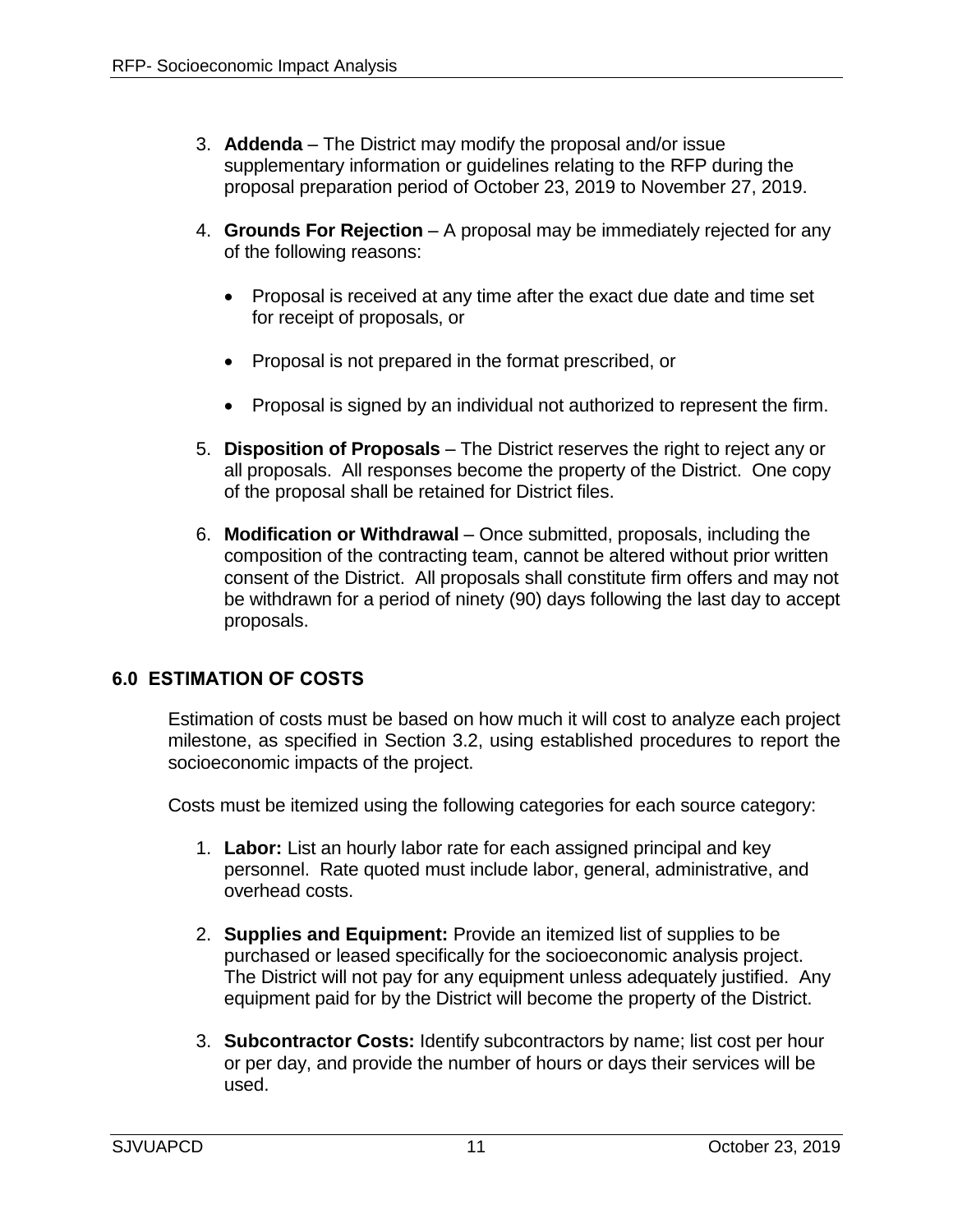- 4. **Travel Costs:** Identify estimated travel costs, including the number of trips required, destinations, and approximate costs of travel. Travel costs are reimbursed at prevailing rates for the contracting company or District rates, whichever is lower, unless negotiated otherwise.
- 5. **Miscellaneous Costs:** If any, must be clearly identified. The District will not pay for miscellaneous costs unless adequately justified.

#### *The total cost must be clearly indicated in the Costs of Proposal section of the proposal for each socioeconomic analysis.*

Charges for supplies, equipment, travel, and subcontractors will be paid at cost. It is expected that general, overhead, and administrative costs are included in the hourly rate for labor. Bids submitted will be held to the cost for each rule development project milestone given in the response quote. It will be assumed that all contingencies and/or anticipated escalations are included. No additional funds will be paid above and beyond the original quote given by the selected firm.

The anticipated contract life is for no more than three (3) years. If the contract has not expired by the three (3) year anticipated life, then the balance of the contract will be open for re-evaluation to consider cost of living increases.

# <span id="page-15-1"></span><span id="page-15-0"></span>**7.0 PROPOSAL EVALUATION AND SELECTION PROCESS**

#### **7.1 Addenda and Supplements to the RFP**

The District may modify the proposal and/or issue supplementary information or guidelines relating to the RFP during the proposal preparation period of October 23, 2019 to November 27, 2019. In the event that it becomes necessary to revise any part of this RFP, or if additional information is necessary to enable the respondent to make adequate interpretation of the provisions of this RFP, a supplement to the RFP will be provided to each respondent.

# <span id="page-15-2"></span>**7.2 Proposal Evaluation and Contractor Selection Process**

District staff will evaluate all proposals to determine responsiveness to the RFP received in accordance with the required deadline and instructions.

Failure to adhere to specification in this RFP may be cause for rejection of the proposal. The District retains the right to reject all proposals and conduct direct negotiations with a selected contractor if all proposals are considered to be substantially nonresponsive to key issues.

Proposal evaluation criteria will include the following: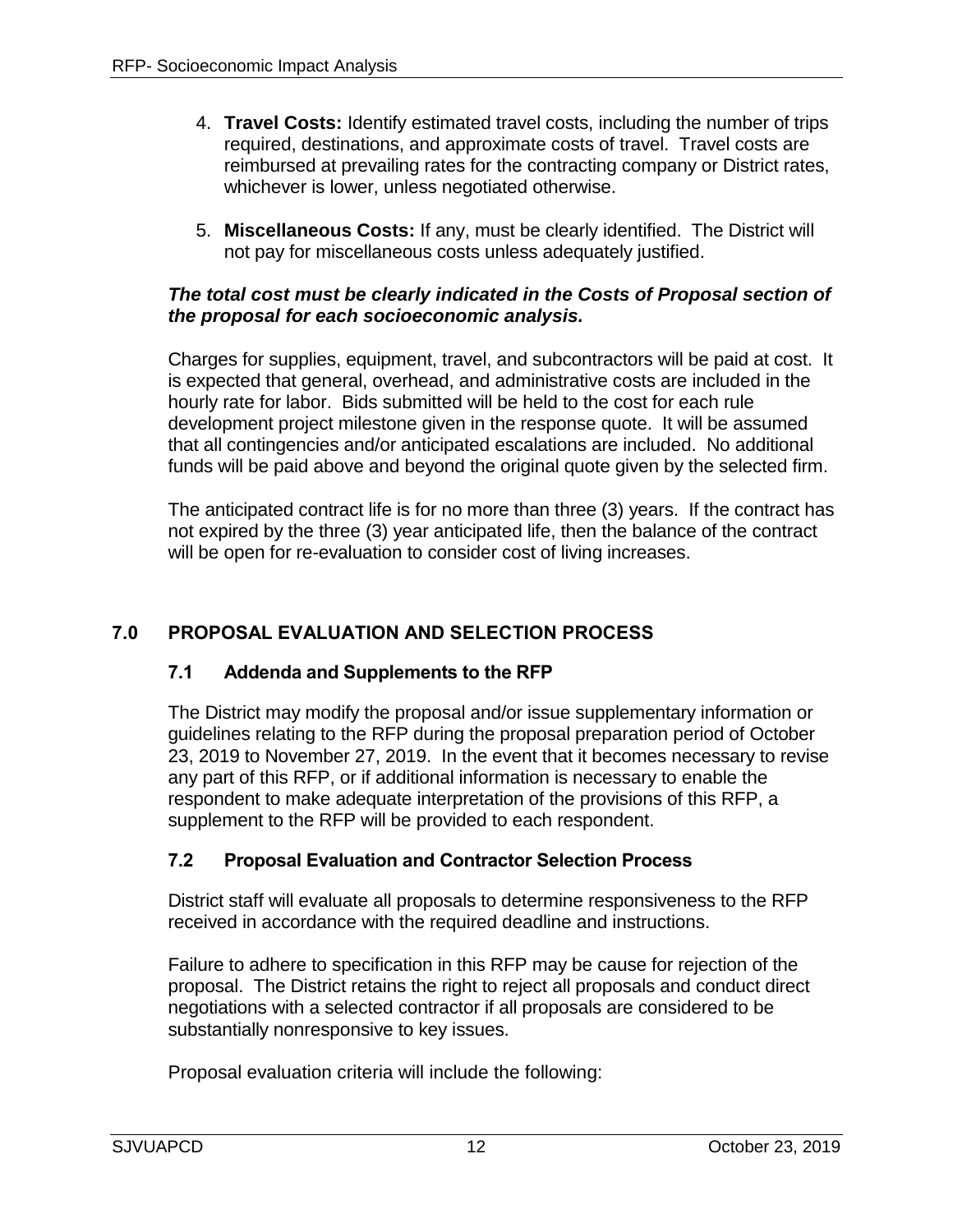- 1. Previous experience developing and conducting socioeconomic analyses for California air districts.
- 2. Level of expertise in the specific industries affected by the scheduled rule projects.
- 3. Familiarity with economic databases, economic/socioeconomic data compilation, and manipulation for policy analysis.
- 4. Presentation of proposal in regard to clarity and thoroughness.
- 5. Actual or potential conflicts of interest.
- 6. Cost effectiveness.

During the selection process, District staff may interview contractors with scores above a natural break for clarification purposes as well as to evaluate the public speaking and presentation skills of the individual assigned to the public interaction portion of the contract. No new material can be submitted at this time.

The contract will be awarded to the contractor(s) with the highest-scored proposal based on the evaluation criteria described in this section, and rating factors, giving consideration to actual or potential conflicts of interest. Contract negotiation will be conducted after approval of contractor selection.

The District may choose not to award this contract if submitted proposals are not deemed acceptable to the District. All contractors will be notified of the results by letter.

# <span id="page-16-0"></span>**8.0 INSURANCE**

The District requires that any contractor, prior to endorsement of a contract, meet the following insurance requirements.

Without limiting District's right to obtain indemnification from the contractor or any third parties, the contractor, at its sole expense, shall maintain in full force and effect insurance policies throughout the term of this Agreement the following insurance policy(s):

1. Liability insurance for bodily injury, including automobile liability, with limits of coverage of not less than two hundred and fifty thousand dollars (\$250,000) each person and five hundred thousand dollars (\$500,000) each occurrence; and